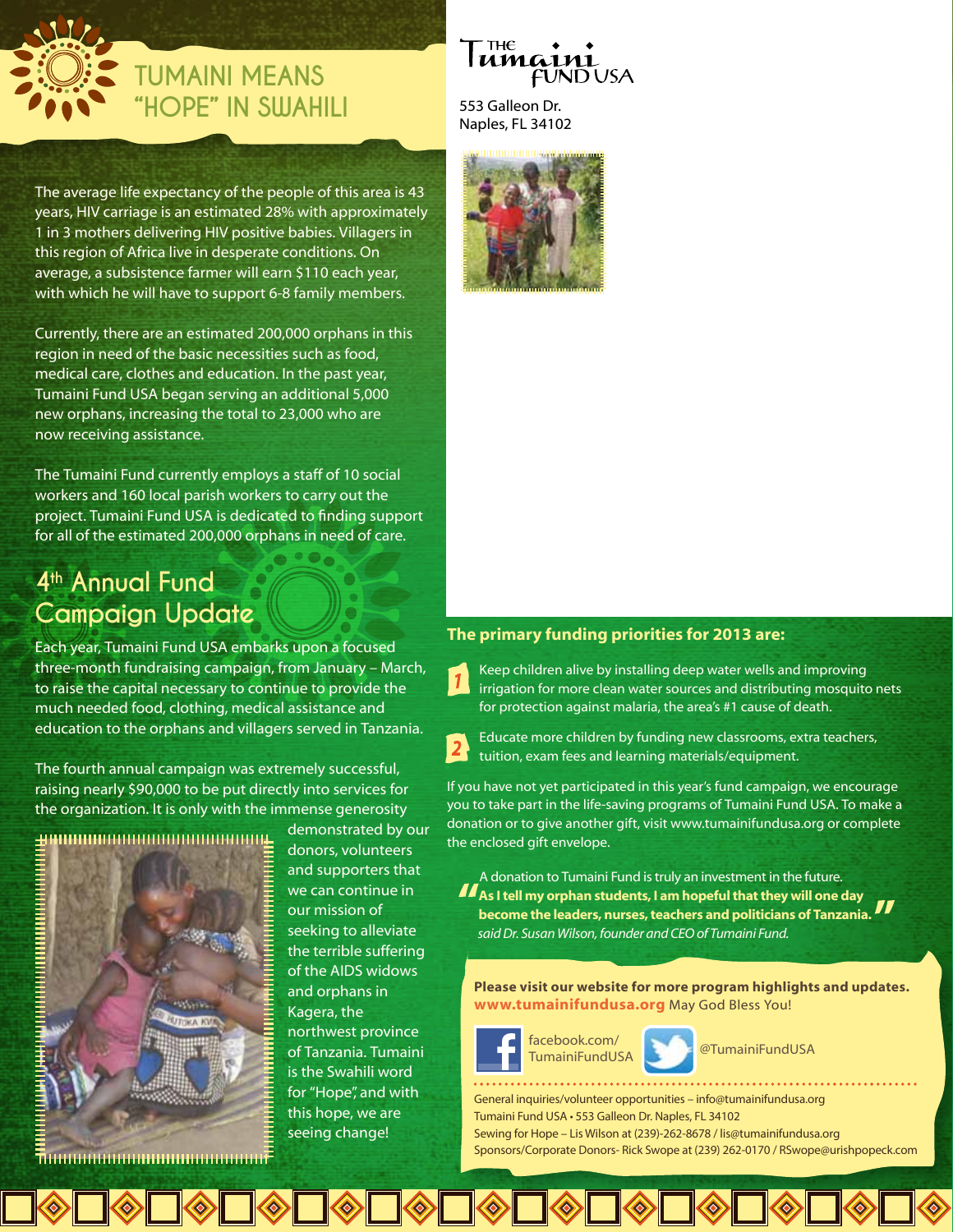# VOL. 4, issue 2 april 2013

# THE :

#### **From the President's desk:**

In 2009, I had the privilege of meeting Dr. Susan Wilson, founder and CEO of Tumaini Fund and began my journey with this worthwhile organization. With the diligence of Jane Lamberson, past board member, we quickly achieved 501(c)(3) status for Tumaini Fund USA. Today, I am pleased to report that in a few weeks we will have sent a total of \$350,000 to Tanzania; wonderful progress in just four years! Though I have enjoyed each exciting moment, I will be stepping down as president of Tumaini Fund USA. I will serve ex-officio for one more year and my counsel and support for this wonderful organization will continue forever.

With great joy, I report that Rick Swope has agreed to lead Tumaini Fund USA as our new president. Rick is no stranger to Tumaini Fund USA. He is the husband of Jane Lamberson and is president of Urish Popeck & Company of Florida, LLC and Global Wealth Consultants, LLC. Both of these companies have proven to be generous supporters of our cause. We are excited about the business expertise and dedication Rick will bring to Tumaini Fund USA. Additionally, after four years of devoted service, Lis Wilson is stepping down from Tumaini Fund USA's Board of Directors. We extend our heartfelt gratitude to Lis for her passionate and hard work in changing so many lives. Lis will continue to remain an active volunteer committed to important efforts such as our meaningful "Sewing for Hope" program.

Volunteers interested in working with Tumaini Fund USA should contact **Rick Swope at (239) 262-0170.**

Joyle Bure

*J. Douglas Burke | President Tumaini Fund USA*

# **INSIDE THIS ISSUE**

*The Tumaini Fund Vision – To develop a healthy, sustainable community in the northwest region of Tanzania*

**Fresh Water Well Dedication**

............

**SEARCH** 

uunnuunnuunnuung

 $\langle \diamond \rangle$ 

**Sewing for Hope**

**Expansion**

**Donate a Bike Program**

**Arsenault Fundraising Event**



-<br>huunimminimminimminimminim

 $\Box \otimes \Box \otimes \Box \otimes$ 

nning an Amhainning a

 $\langle \diamond \rangle$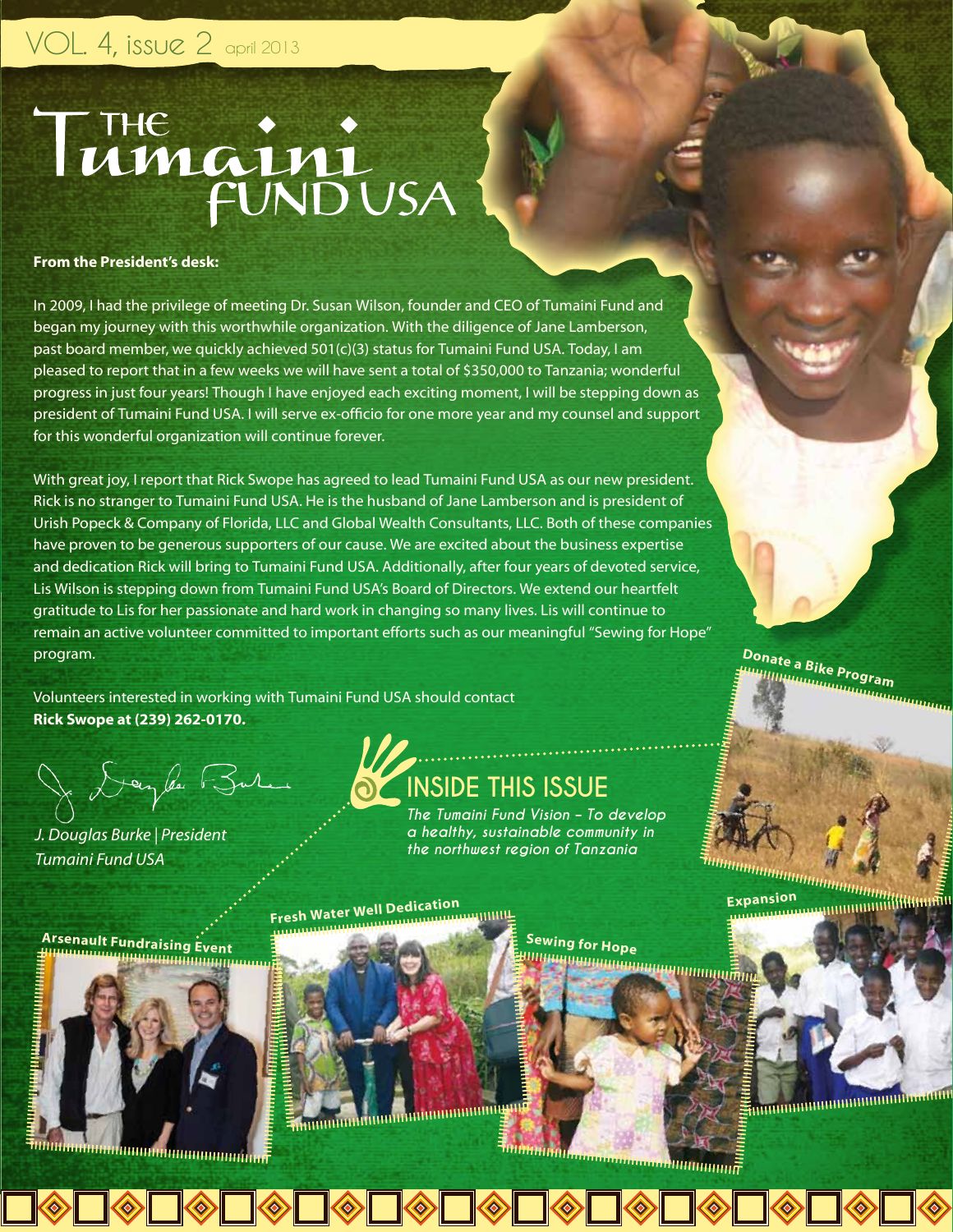

# **BICYCLES GO THE DISTANCE IN KAGERA**

## **In Tanzania, a gift of a bicycle not only brings joy, it transforms a life.**

As one child shared, **"I used to arrive to school late and tired because it took me over five hours to walk to school." Another said, "With my bike I can transport and sell clean water to people in my village."** This past Christmas, a family in Naples recently gave \$100 to purchase a bicycle through Tumaini Fund USA's "Donate A Bike" campaign. The new bike, along with a handmade Christmas card from the grandchild, was joyfully received by a boy in Kagera. This generous donation will make a significant improvement in the life of this young villager and his family.

Bicycles are also important for the Tumaini parish workers who visit families regularly and are accessible 24/7 for care and support. In their parishes, the workers often cover two to four villages with great distance in between. Because of the large areas that parish workers must cover and the rough condition of Kagera roads, Tumaini Fund USA aims to raise funds for 100 new bicycles for the workers in the area of Bushubi this year. **As of April 1, we are at 25% of our goal!** 

With each new bike, more orphans will be provided the much needed care they require. To sponsor a bicycle or to learn more about the program, visit **www.tumainifundusa.org/donate-a-bicycle.** 



**Happy Recipient of Christmas Bike and Card**

**WE'RE EXPANDING!**

#### **New Deep Fresh Water Well New Office Needed - Kayanga**

More than 1,000 people in the Kabalekela village will soon have clean water thanks to an incredible gift of \$25,000 from Julie and Al Renken. These villagers will no longer have to endure the daily challenge of

**G**.D.G.G

traveling by foot up

to 10 miles to access a clean water source. With safe drinking water, those who suffer from illness will be more likely to recover or maintain their health status. Personal hygiene and safe cooking of food will also greatly improve as water becomes more accessible. Are you or your company interested in sponsoring the construction of a deep water well for the villagers of Tanzania? Contact us today.



Emmmmmmmmmmm

█**◈█◈█◈█◈█◈█◈█◈█◈█◈** 

For Tumaini Fund to adequately serve the more than 1,000 villagers who will benefit from the new classrooms and deep well in Kabalekela, we need more staff on site. Tumaini Fund is seeking \$25,000 in funding to build a new office in the Kayanga region, which will not only aid our staff and volunteers, but also the dedicated parish workers serving the population of the area, such as Bosco Daudi and Reuben Julius (pictured right). To make a corporate or individual contribution to this effort, please contact us via email us at info@tumainifundusa.org. Donations are also accepted on our website at www.TumainiFundUSA.org



**More Classrooms, More Opportunities**

The Naples Council of World Affairs (NCWA) recently approved Tumaini Fund USA's request of a grant to build two new primary school classrooms in Kabalekela, an impoverished village that is currently located approximately 12-13 miles from any existing school.

 $\Diamond$   $\Diamond$   $\Diamond$